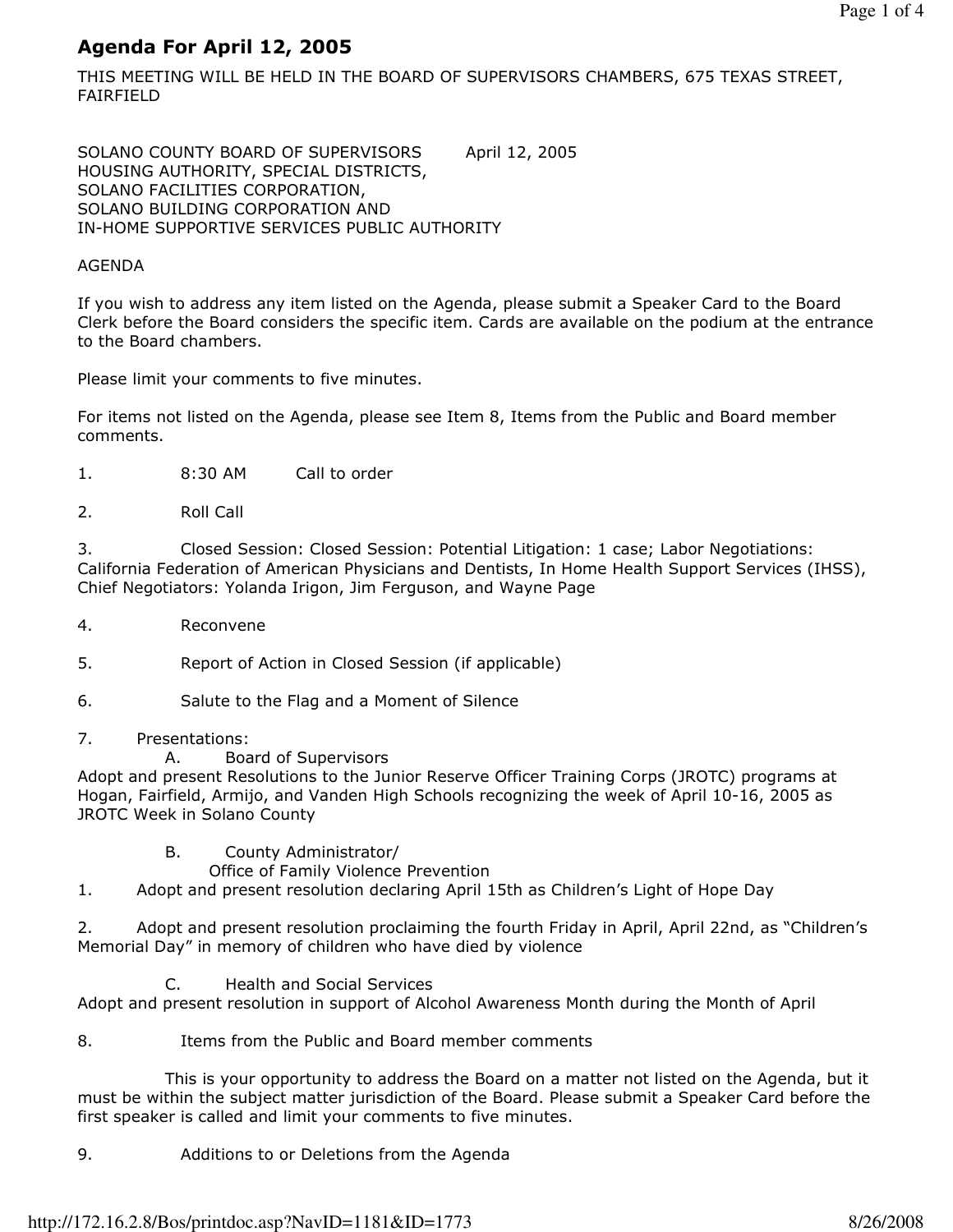10. Public Comment on Consent Calendar

Each speaker shall have 5 minutes to address any or all items on the Consent Calendar.

- 11. Approval of the Agenda
- 12. Approval of Consent Calendar

The Board considers all matters listed under the Consent Calendar to be routine and will adopt them in one motion. There will be no discussion on these items before the Board votes on the motion unless Board members request specific items be discussed and/or removed from the Consent Calendar.

#### CONSENT CALENDAR

#### GENERAL GOVERNMENT

#### 13. General Services:

Approve agreement with Honeywell Building Solutions for replacement of the Sheriff's card reader access system at a cost of \$77,642; approve an Appropriation Transfer Request to appropriate \$47,642 in the Sheriff's budget from unanticipated Public Safety Sales Tax Revenue to be used towards the replacement; approve an Appropriation Transfer Request to establish a project budget for the card reader access system in the amount of \$77,642 in the Accumulated Outlay budget (4/5 vote required)

#### HEALTH AND SOCIAL SERVICES

14. Health and Social Services:

 A) Approve a report of Proposed Expenditures for the Rural Health Services; authorize the Chairwoman to sign a Certification for the Proposed Expenditures Description for fiscal year 2004/2005; approve an Appropriation Transfer in the amount of \$84,957 (4/5 vote required)

 B) Approve a Declaration of Intent to apply for Emergency Medical Services Appropriation Funding; authorize Chairwoman to Sign the Declaration and the Standard Agreement for fiscal year 2004-2005

 C) Approve the submission of a Public Health Grant to the California State Office of Traffic Safety in the amount of \$326,263 to fund the Solano Car Seat Connection for the period October 1, 2005 through September 30, 2007

#### LAND USE/TRANSPORTATION:

15. Resource Management:

Approve an agreement with Yolo County regarding the rehabilitation of the bridge on Stevenson Bridge Road at Putah Creek

SPECIAL DISTRICTS GOVERNED BY THE BOARD OF SUPERVISORS:

RURAL NORTH VACAVILLE WATER DISTRICT

#### 16. Resource Management:

Adopt Resolution of Application requesting LAFCo to initiate proceedings for the Detachment of APN 105-150-180 known as the 2.50-Acre Parcel from the Rural North Vacaville Water District

SCHEDULED CALENDAR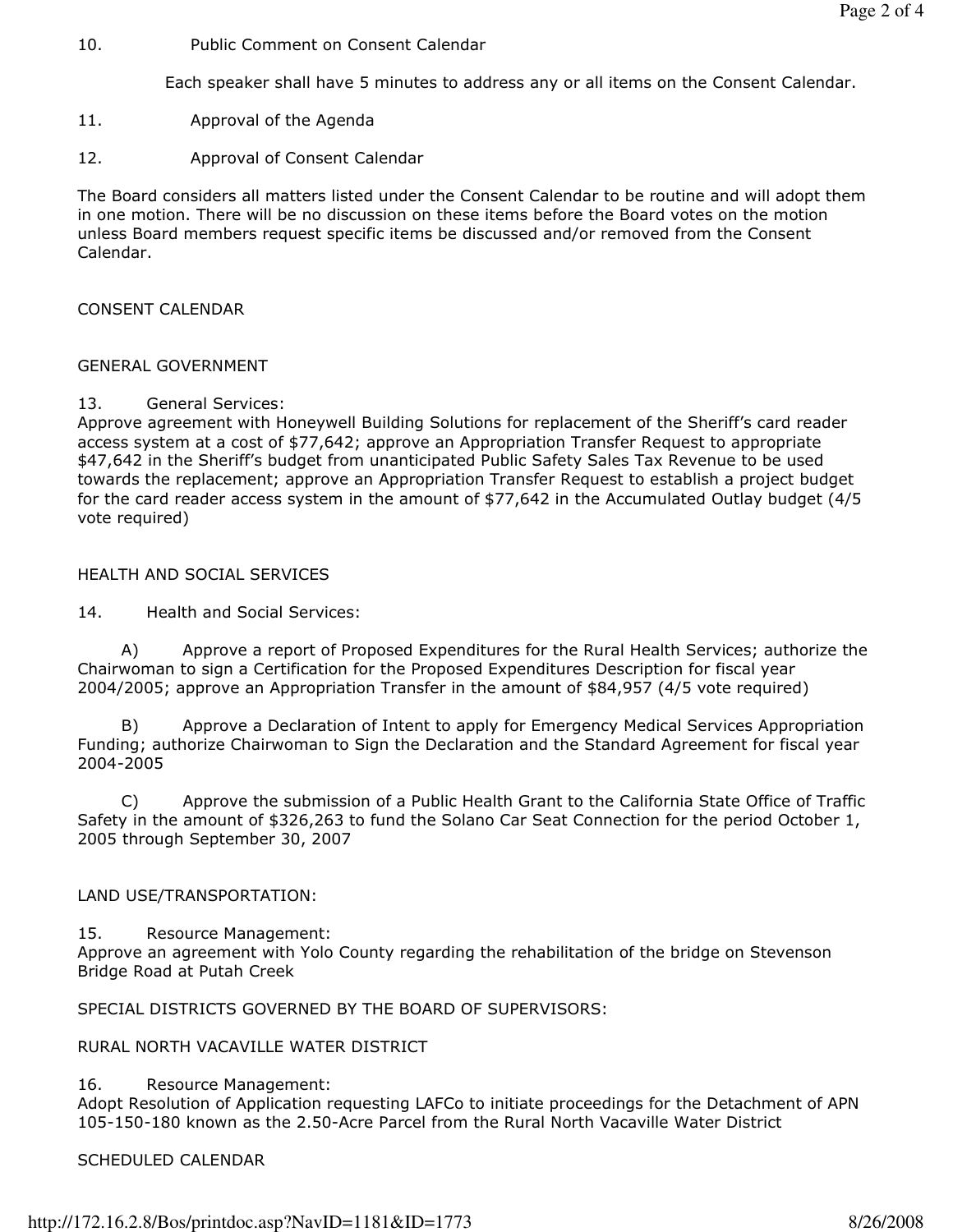17. Rescheduled Consent Items: (Items pulled from Consent Calendar above)

- A) D)
- B) E)
- C) G)

### GENERAL GOVERNMENT

### 18. Board of Supervisors:

A) Consider adoption of a resolution supporting continuation of the Federal Community Development Block Grant Program (CDBG) and restoration of program funding to the FY 2004 level of \$4.7 billion (Supervisor Kromm)

 B) Consider adoption of a resolution in support of biotechnology and its contributions to world health and agricultural improvements (Supervisor Reagan)

C) Request for reconsideration of Board action of April 5, 2005, denial of Minor Subdivision Application No. MS-03-12 of James Coppel to subdivide a 517 acre parcel into twelve parcels of 43 acres each; adopt a resolution approving Minor Subdivision Application MS-03-12. The property is located on Mace Blvd. in an "A-40" Exclusive Agricultural Zoning District (Supervisor Reagan)

### 19. County Administrator:

 A) Presentation and State legislative update by Paul Yoder, Legislative Advocate for Solano County

 B) Conduct a noticed/published hearing to consider the exchange of real property with the Redevelopment Agency of the City of Fairfield and the City of Fairfield for County owned property located at 701 Texas Street, Fairfield for the sum of \$950,000; and City owned property located at 600 Kentucky Street, Fairfield for the sum of \$1,800,000; adopt a resolution authorizing the execution of two Purchase and Sale Agreements with the City of Fairfield and authorize the County Administrator to effectuate the transactions

### 20. County Counsel:

 Conduct first reading of an ordinance adding Article XVI of Chapter 11 of the Solano County Code relating to fire district impact fees

### 21. General Services:

Consider adoption of a resolution authorizing the acceptance of 38.52 acres of real property located on Mount Vaca (Solano County Assessor's Number 0121-010-010 and Napa County Assessor's Number 033-200-001-000) from the United States of America for public park purposes

### MISCELLANEOUS ITEMS

22. Appointments/Resignations to Boards and Commissions:

A) Board of Supervisors:

Consider appointment of Reverend Tony Ubalde, Jr. to the Solano-Napa Agency on Aging. (Supervisor Silva)

B) Health and Social Services:

Accept the resignation of Nancy Calvo as Solano County First Five Commissioner for Health and Social Services and appoint Norma Thigpen to this seat effective April 12, 2005 through June 24, 2007

23. Adjourn: to the Board of Supervisors Meeting of April 18, 2005 at 8:30 A.M., Solano County Library, Becker-Balmer Room, 1150 Kentucky Street, Fairfield

## MEETING CALENDAR

http://172.16.2.8/Bos/printdoc.asp?NavID=1181&ID=1773 8/26/2008